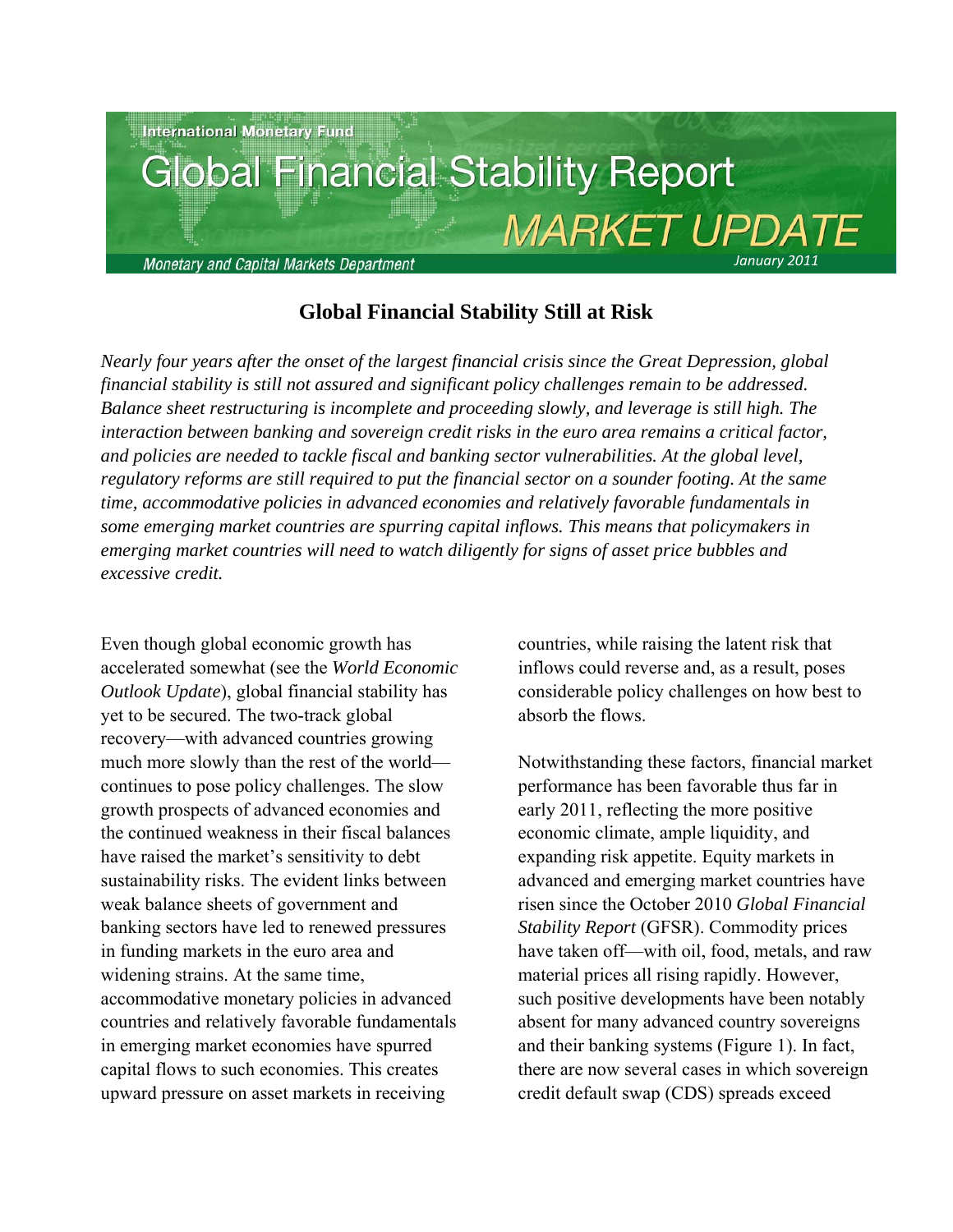those in large emerging market countries. Banks in those advanced economies also have elevated CDS spreads.



## **Interaction between Sovereign and Banking Sector Risks Has Intensified**

Despite improvements in market conditions since the October 2010 GFSR, sovereign risks within the euro area have on balance intensified and spilled over to more countries. Government bond spreads in some cases reached highs that were significantly above the levels seen during the turmoil last May. Pressures on Ireland were particularly severe and led to an EU-ECB-IMF program. Correlations between the average sovereign yields of Greece and Ireland and the yields of Portugal have remained high, but correlations have increased sharply in recent months with the yields of Spain, and to a lesser extent, Italy, as the tensions spread (Figure 2).





While still contained to the euro area, the adverse interaction between the sovereign and banking risks in a number of countries has intensified, leading to disruptions in some funding markets. Figure 3 shows that CDS spreads written on financial institutions have increased the most in countries in which there has been the greatest sovereign stress—and this relationship is more positive now than in 2008.





Smaller and more domestically-focused banks in some countries have found access to private wholesale funding sources curtailed. Many banks that have retained access have faced higher costs and are only able to borrow at very short maturities.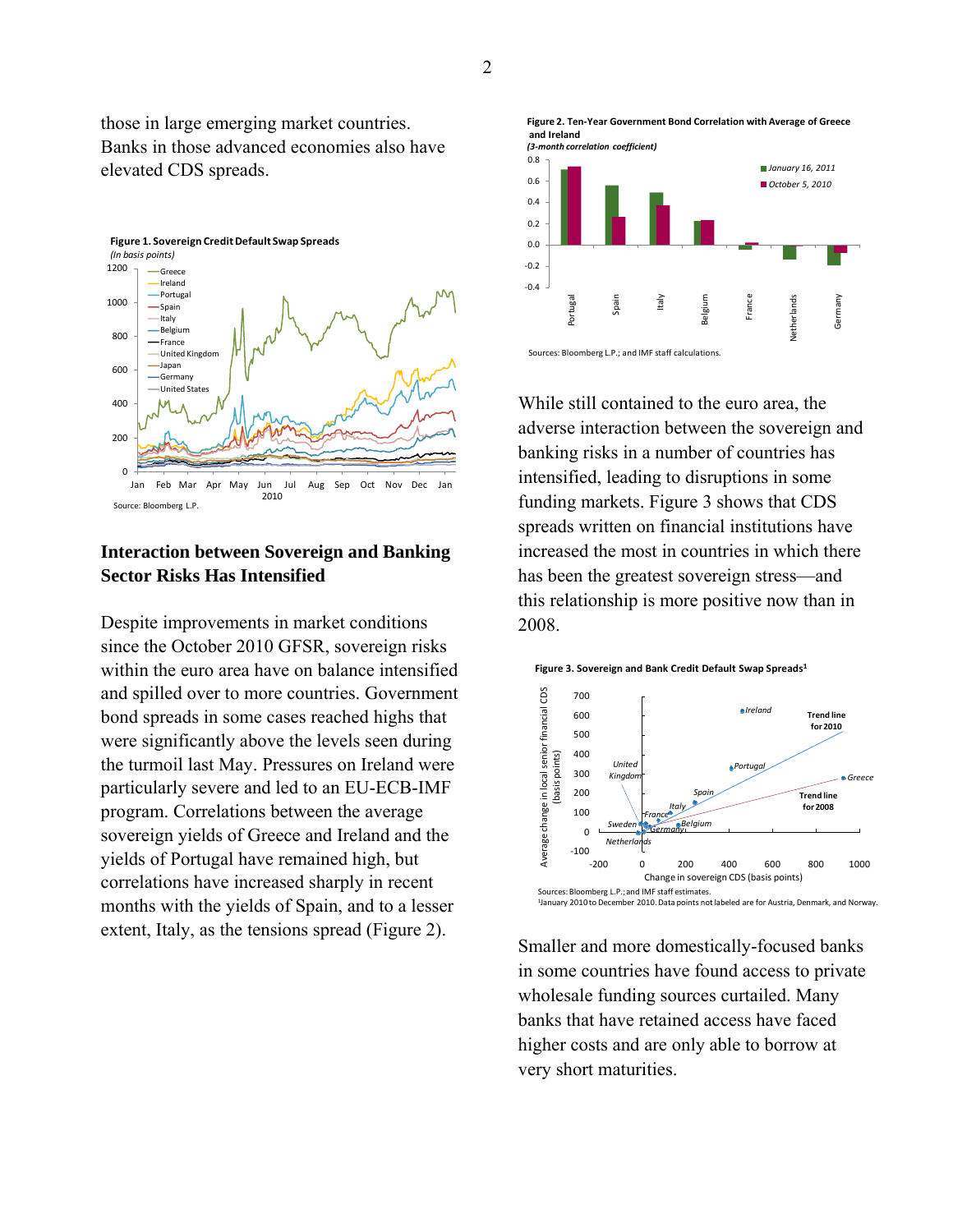Several countries, as well as their main banks, face substantial financing needs in 2011 as bank and sovereign debt-to-GDP ratios have risen substantially in the last several years (see IMF Fiscal Monitor Update and Figure 4). The confluence of funding pressures and continued banking sector vulnerabilities leaves financial systems fragile and highly vulnerable to deterioration in market sentiment.



### **Little Progress on Deleveraging**

The build-up of gross debt accumulated by the private sector in a number of advanced markets has in most cases been only partly reversed, if at all (Figure 5).



Private sector debt-to-GDP ratios should fall gradually over time as economic activity picks up, but the high current debt levels and the

usual tendency for loan losses to lag the recovery could still pose risks to the banking system.

Most countries' banking systems have reduced their vulnerabilities by increasing their Tier 1 capital ratios (Figure 6). However, improvements in the structure of funding have been more difficult to achieve. Moreover, some euro-area banking systems are particularly vulnerable to deterioration in the credit quality of their sovereign debt holdings. Even for countries that look better positioned along both these dimensions, there are still risks. In the United States, nonperforming loans related to commercial and residential real estate continue to pose downside risks to banks' balance sheets, and the government debt-to-GDP ratio remains high.



Still-high levels of private debt in some countries are likely to dampen both private sector demand for credit and banks' willingness to lend, weighing on the economic recovery. Although accommodative monetary policies are appropriate to help spur recovery, low interest rates and the use of quantitative easing can have adverse financial stability side effects, including by encouraging riskier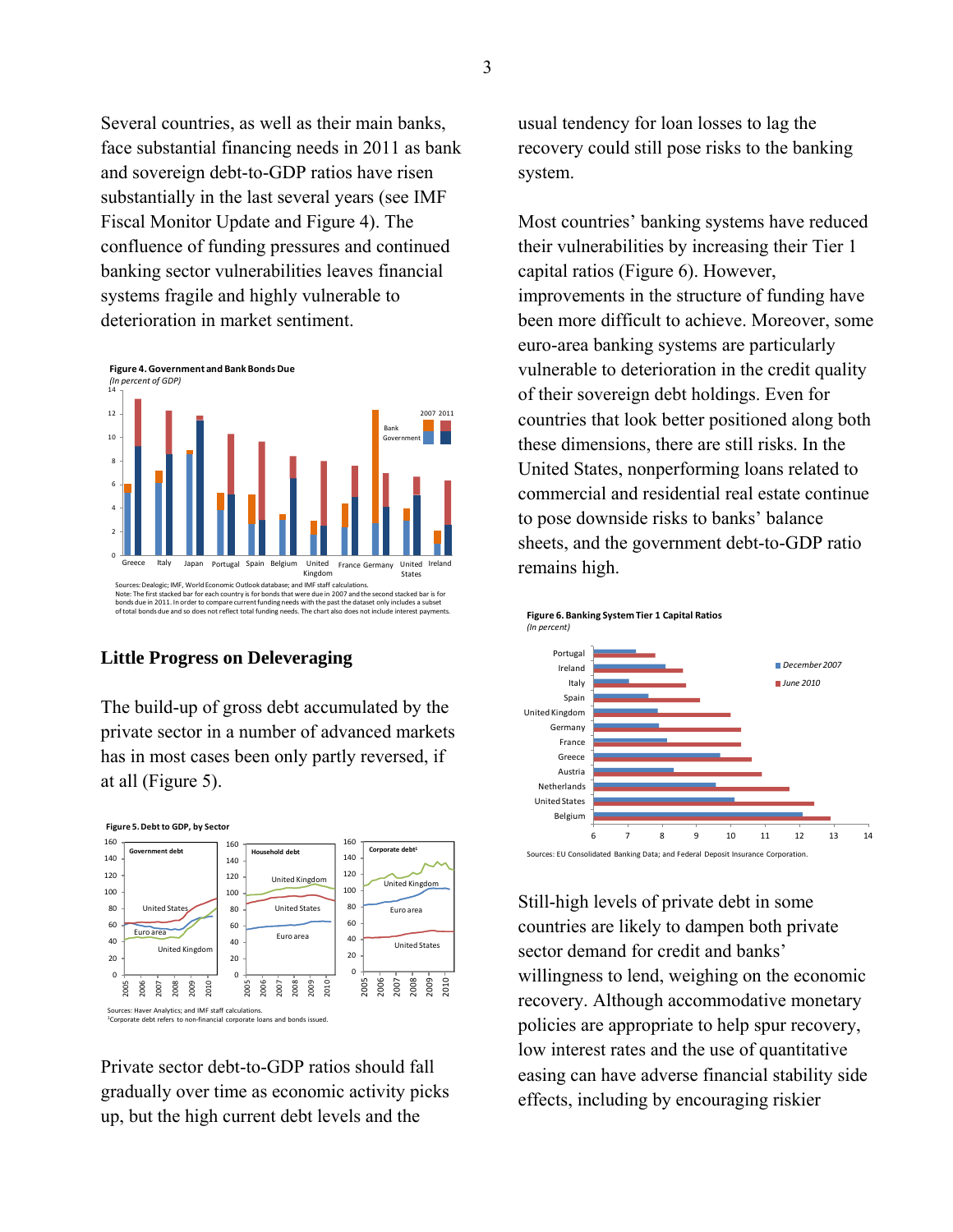investments. Low rates also pose a challenge for fixed-income investors such as pension funds and insurance companies that rely on higher-yielding assets to match their long-term fixed liabilities.

## **Resurgent Capital Flows to Emerging Market Economies**

Stronger economic fundamentals in some key emerging markets, along with low interest rates in advanced countries, have led to a rebound in capital flows, after the significant drop at the height of the financial crisis. Net inflows to emerging market countries now represent around 4 percent of GDP in aggregate (Figure 7). By comparison, inflows prior to the crisis were above 6 percent of GDP. Capital inflows have been accompanied by a large increase in equity and bond issuance, potentially limiting some of their effects on the price of these assets.



These capital flows may be partly driven by structural factors underlying changes in asset allocation decisions by institutional investors who are now looking at emerging market assets more favorably. However, these flows are also being driven by carry trades, in which investors hope to profit from interest rate differentials

and expectations of exchange rate appreciation. Such expectations often accompany policies designed to temporarily limit exchange rate appreciation. Forward interest rates show that the current differential between emerging and advanced country policy rates is expected to rise, which will further increase the incentive for such carry trades. This suggests a vulnerability to reversals in response to, for instance, an unexpected rise in advanced country interest rates, a shift in growth prospects in emerging market countries, or a rise in risk aversion.

Capital inflows are normally beneficial for recipient countries, but sustained capital inflows can strain the absorptive capacity of local financial systems. Retail flows into debt and equity mutual funds have been strong, particularly for equity funds, and could give rise to the formation of asset price bubbles if local assets are in limited supply (Figure 8).



Although most measures of equity valuations are within historical ranges, "hot spots" appear to be emerging in the equity markets in Colombia and Mexico and, to a lesser extent, in Hong Kong SAR, India, and Peru.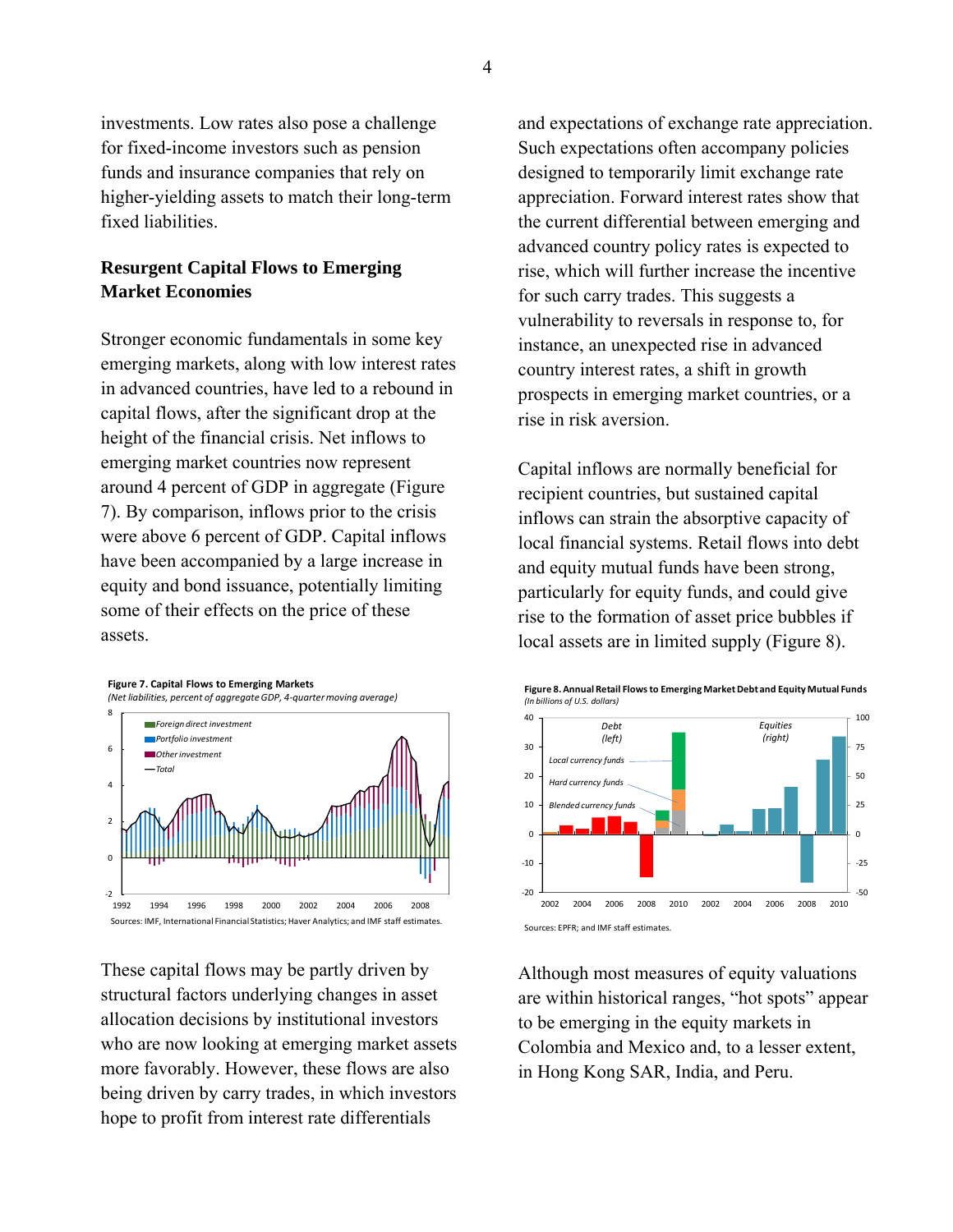Inflows can also lead to a rapid increase in private sector indebtedness in recipient countries. As shown in Figure 9, in some economies in Asia and Latin America, nonfinancial private debt is approaching the maximum ratios reached between 1996 and 2010 (Brazil, Chile, China, India, and Korea, for example).<sup>1</sup> While in some countries the change may represent financial deepening and healthy market development, in other countries it could signal an increase in risk, and it is important that country authorities remain vigilant.



A further symptom of large capital inflows is that lower-rated entities gain greater market access to issue debt, lowering the average quality of assets held by investors. There has been an increase in the proportion of debt issued by lower-grade credits during the last two years.

 $\overline{a}$ 

### **Policy Priorities**

Policy action is needed to ensure that the required restructuring and balance sheet repair take place—both for banks and sovereigns and that regulatory reforms move forward.

The time purchased with the extraordinary support measures of the past few years is running out. Low policy interest rates that are close to the zero bound are likely to have a diminishing effect over time. Fiscal stimulus and further government support of the financial sector are also becoming increasingly unpalatable politically. It is clear that monetary and fiscal policy support can be helpful in the short term, but that such support is no substitute for structural solutions to longstanding problems. Such solutions need to address sovereign risk and financial fragilities in a holistic and comprehensive fashion.

## **Breaking the Adverse Sovereign-Financial Loop**

The root of the problem in many of the countries hit by the crisis—the detrimental interaction between sovereign and financial sector risk—must be addressed. This applies in particular to the euro- area countries where, despite the set-up of area-wide instruments, markets remain concerned about the lack of a sufficiently comprehensive and consistent strategy to repair fiscal balance sheets and the financial system.

All countries with outsized debt levels—inside and outside the euro area—must make further medium-term, ambitious, and credible progress on fiscal consolidation strategies, together with better public debt management based on the

<sup>1</sup> Private sector debt includes domestic and cross-border bank credit, and domestic and international corporate debt.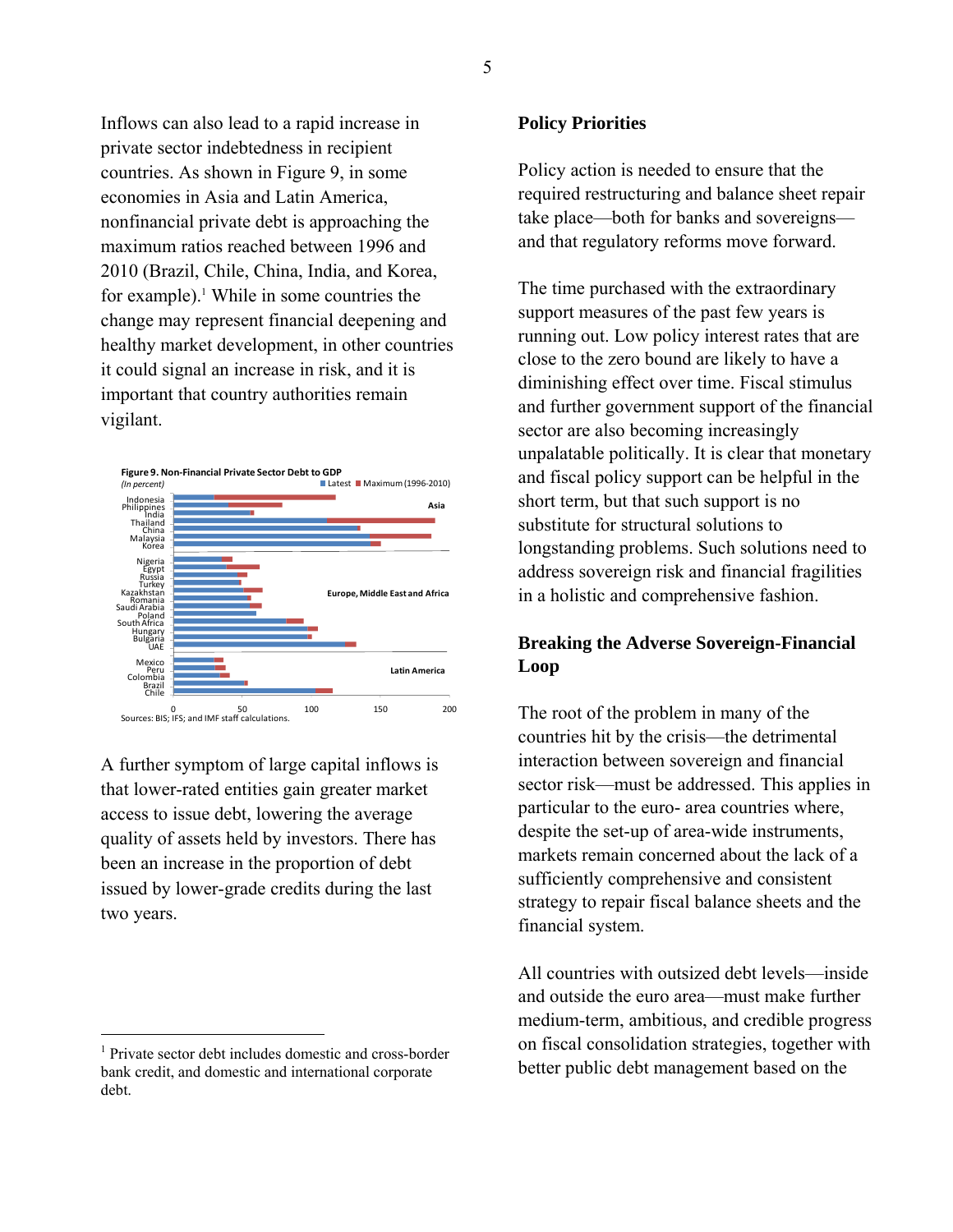Stockholm Principles.<sup>2</sup> In particular, in countries facing funding pressures, there is a continued need for the authorities to convince markets that they can, and will, reduce reliance on rollovers and lengthen the maturity structure of their debt. This process will inevitably involve other policies, in particular structural measures aimed at supporting potential growth. Solid movements in this direction have taken place in a number of euro- area countries, but sustained follow-through is still required. In the United States, the delay of a credible strategy for medium-term fiscal consolidation would eventually drive up U.S. interest rates, with knock-on effects for borrowing costs in other economies. The longer fiscal stabilization is stalled, the more likely there would be a sharper rise in Treasury yields, which could prove disruptive for global financial markets and the world economy. Another country with high debt levels, Japan, also needs to continue to work toward lowering those levels and ensuring fiscal sustainability in the face of an aging population.

At the same time, financial system repair must be undertaken—strengthening the banking sector through well-targeted remedial actions, removing the tail risks, and establishing a better regulatory system.

In the European Union, the steps listed below are needed to reduce uncertainty and help restore confidence in markets.

 Further rigorous and credible bank stress testing is required along with time-bound follow-up plans for recapitalization and restructuring of

 $\overline{a}$ 

viable, undercapitalized institutions and closure of nonviable ones.

- The effective size of the European Financial Stability Facility should be increased and it should have a more flexible mandate. For countries where the banking system represents a large proportion of the economy, it is now even more essential to ensure access to sufficient funds, going beyond national backstops whenever necessary.
- Euro area-wide resolution mechanisms need to be deployed and strengthened as needed. The introduction of a pan-European bank resolution framework with an EU-wide fiscal backstop would help decouple sovereign and banking risks.
- The European Central Bank will need to continue to supply liquidity to banks that need it and keep its Securities Markets Program active, while also recognizing that this is a temporary set of measures and will not solve the underlying problems.

In the United States, efforts are needed to address the headwinds from the still-damaged real estate markets.

 It is important to find ways to mitigate the negative macro-financial linkages from the large "shadow inventory" of houses for sale (i.e., properties that are already in foreclosure or expected to default) that is likely to dampen house prices for some time to come and exacerbate negative home equity problems. Steps are also needed to revive securitization markets, while at the same time making sure that

<sup>&</sup>lt;sup>2</sup>See www.imf.org/external/np/mcm/Stockholm/principles.htm for a complete set of the principles.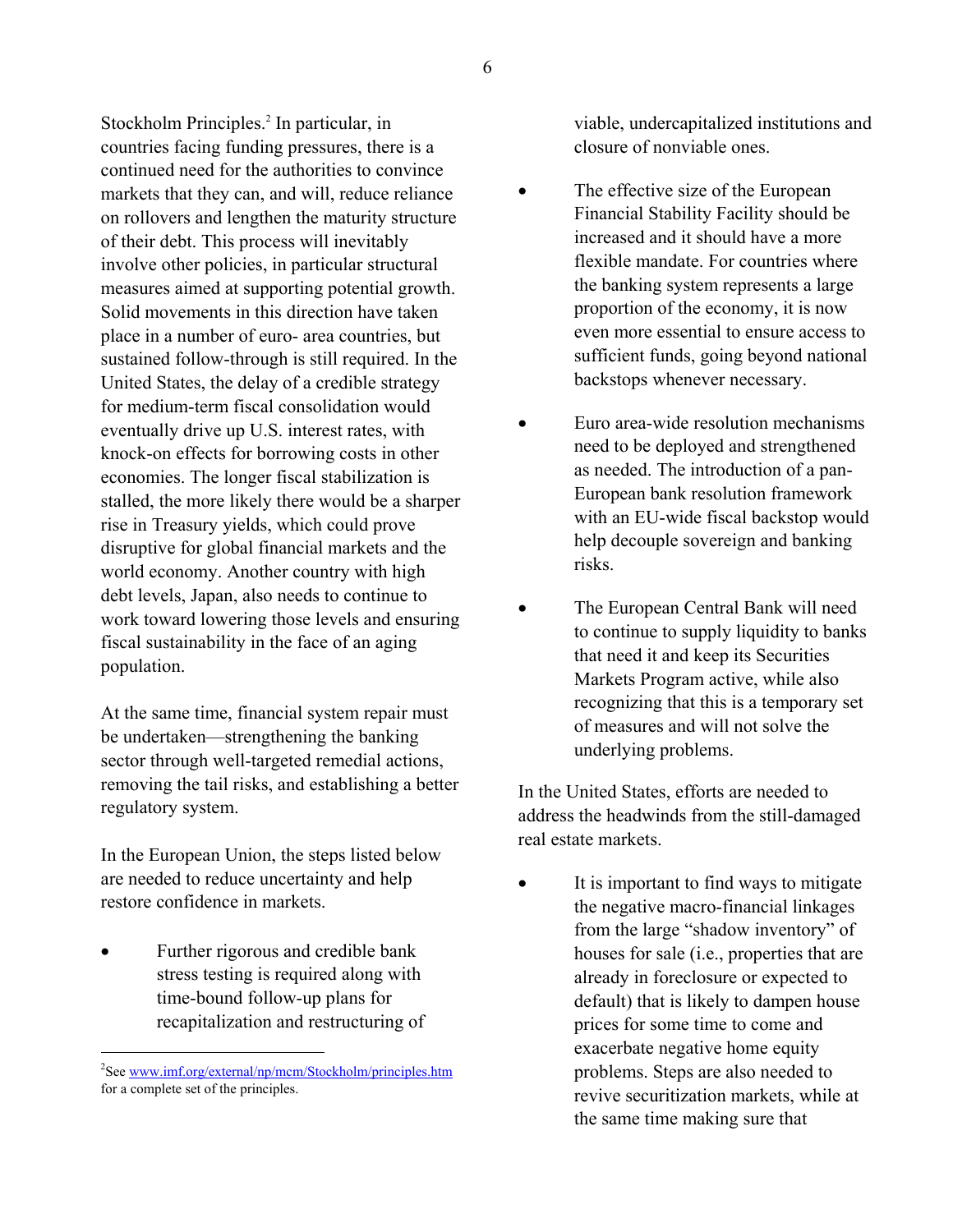structured credit products are consistent with systemic stability.

 As emphasized in the conclusions of the recent Financial Sector Assessment Program, an overhaul is needed of the U.S. housing finance system, including the role of the mortgage-related, government-sponsored enterprises. These could be either privatized or converted to public utilities with an explicit (and explicitly funded) guarantee. The authorities should not delay efforts to create an action plan for the future.

In many advanced countries, bank balance sheet and operational restructuring is necessary to preserve the long-term viability of financial institutions and hence reduce the implicit pressure on the sovereign balance sheet in these countries. In some banking systems, the problems are less cyclical and more structural in nature—namely chronically low profitability and fading business lines. Where durable solutions are not possible, effective resolution tools are required that can, in an increasingly complex and interconnected global financial system, preserve financial stability, while ultimately allowing losses to be borne by creditors rather than taxpayers. Governments need to consider carefully how, through better capital structures and possibly through restrictions on the scope and riskiness of activities, large financial institutions can be less of a threat to overall systemic stability and to sovereign balance sheets.

#### **Regulatory Reform Efforts Need to Continue**

At the global level, regulatory reform efforts have been moving forward, but increasingly suffer from a combination of fatigue and the sheer complexity of the issues. Progress has

been made on microprudential banking regulation aimed at ensuring the solidity of individual institutions, though important gaps remain. Macroprudential policymaking, which aims to preserve the stability of the financial system as a whole, is still in its infancy in most countries, and there are concerns that systemic vulnerabilities may build up again before solid progress is made to prevent such a build-up. Financial systems will need to adjust to the new reforms, including as the recovery takes hold and interest rates rise. This will be more challenging for those countries, such as Japan, that have had low interest rates and a build-up of debt over a long period of time.

New entities are being established to improve systemic oversight. They should waste no time in collecting and analyzing data and issuing policy advice, especially in light of the present low interest rate environment that could well be laying the ground for new financial vulnerabilities. The new European Systemic Risk Board has become operational this month, and markets will watch closely for strong risk warnings and recommendations. The new Financial Stability Oversight Council in the United States, which has already initiated regular meetings, needs to demonstrate that the financial stability arrangements and surrounding regulatory structure have been upgraded in light of the lessons from the crisis.

Guidelines to identify systemically-important financial institutions and measure their contribution to systemic risk are being worked out, though how to mitigate the risks they pose to the financial system is still an open question. Particularly, how to deal with systemicallyimportant nonbanks and markets is a difficult and outstanding issue. Moreover, methods to improve the quality of supervision and produce